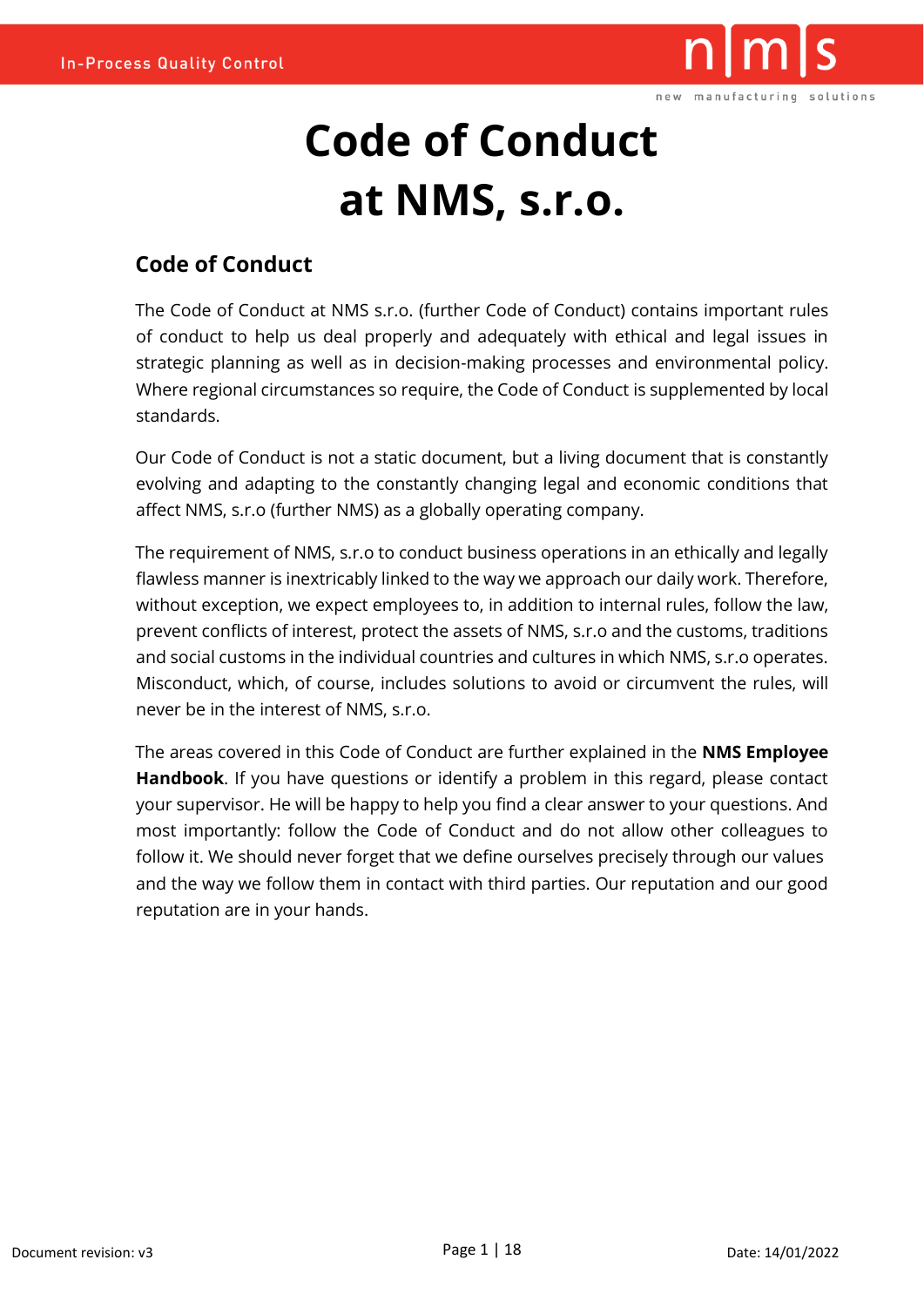

#### Content

| 1. Respect for laws and legal norms                                              | 3  |
|----------------------------------------------------------------------------------|----|
| 2. Individual responsibility for the reputation of NMS, s.r.o                    | 3  |
| 3. Mutual respect                                                                | 3  |
| 4. Safety, health, environment                                                   | 4  |
| 5. Conflicts of interest                                                         | 4  |
| 6. Treatment of business partners and authorities                                | 5  |
| 7. Market behavior in market competition                                         | 6  |
| 8. Protection of property and sensitive information in competitive relationships | 8  |
| 9. Prevention of contractual risks                                               | 9  |
| 10. Financial integrity                                                          | 9  |
| 11. Environmental Policy                                                         | 9  |
| 12. Reporting violations, enforcement, sanctions                                 | 10 |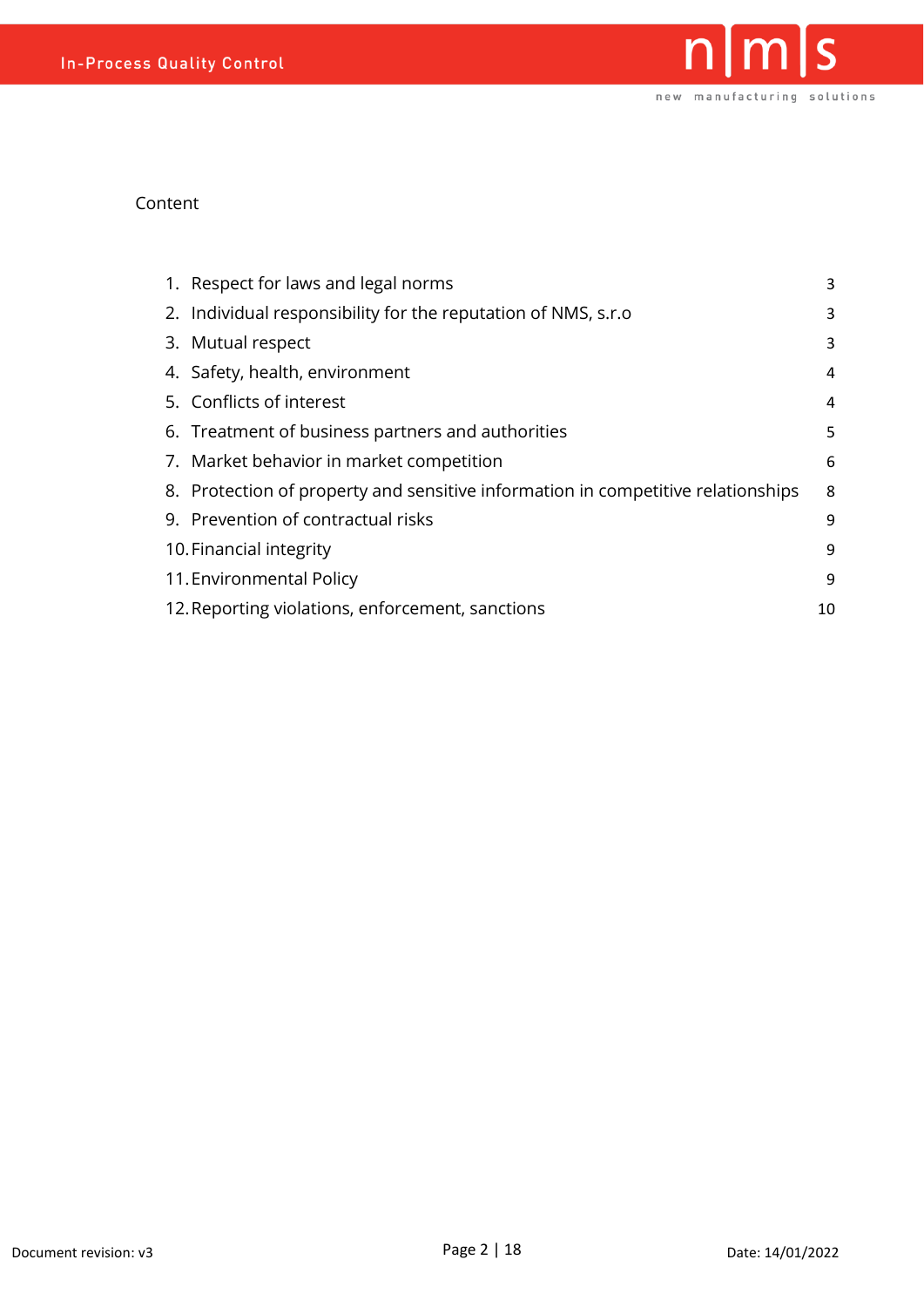

# <span id="page-2-0"></span>1.RESPECT FOR LAWS AND LEGAL NORMS

NMS, s.r.o is represented in many markets in several parts of the world and is therefore subject to different legal orders.

If we want to be responsible members of the company, it means that the employees of NMS, s.r.o comply with all applicable laws, regardless of whether they apply locally or regionally, and at the same time respect national customs, traditions, and other social norms. Violation of these rules could seriously damage the reputation of NMS, s.r.o or cause other negative consequences.

# <span id="page-2-1"></span>2.INDIVIDUAL RESPONSIBILITY FOR THE REPUTATION OF NMS, S.R.O

The seriousness of NMS, s.r.o fundamentally determines the actions and actions of each employee, regardless of their job position in NMS, s.r.o. Even the wrongdoing of an individual can cause serious damage to NMS, s.r.o. Personal integrity and a strong awareness of responsibility help us decide which behavior is appropriate in a particular situation. In this context, we should always ask ourselves the following questions:

- Does my actions and decisions comply with the relevant laws and standards, as well as the values and standards of NMS, s.r.o?
- Do I act and decide in this case appropriately and without a personal conflict of interest?
- Could my decision successfully face a critical review by management?
- Does my behavior contribute to the reputation of NMS, s.r.o as a company that adheres to high ethical and legal standards?

# <span id="page-2-2"></span>3.MUTUAL RESPECT

The success of NMS, s.r.o depends on our responsibility for developing and supporting the skills of our employees. Employees and jobseekers are assessed based on the equal access rule. Listing vacancies, hiring, remuneration and mutual treatment, as well as the support of our employees are carried out in compliance with all relevant laws and regulations.

We strive to create an environment shaped by mutual respect, support, and teamwork. Our goal is to create an attractive environment for talented and motivated employees that will support them in the development and use of their potential, regardless of their individual assumptions.

Each of us has a responsibility to create a productive work environment that values diligence as well as trust and respect. We are aware of our commitment to respect the personal honor, privacy, and personality rights of each employee, as well as our customers, service providers and suppliers.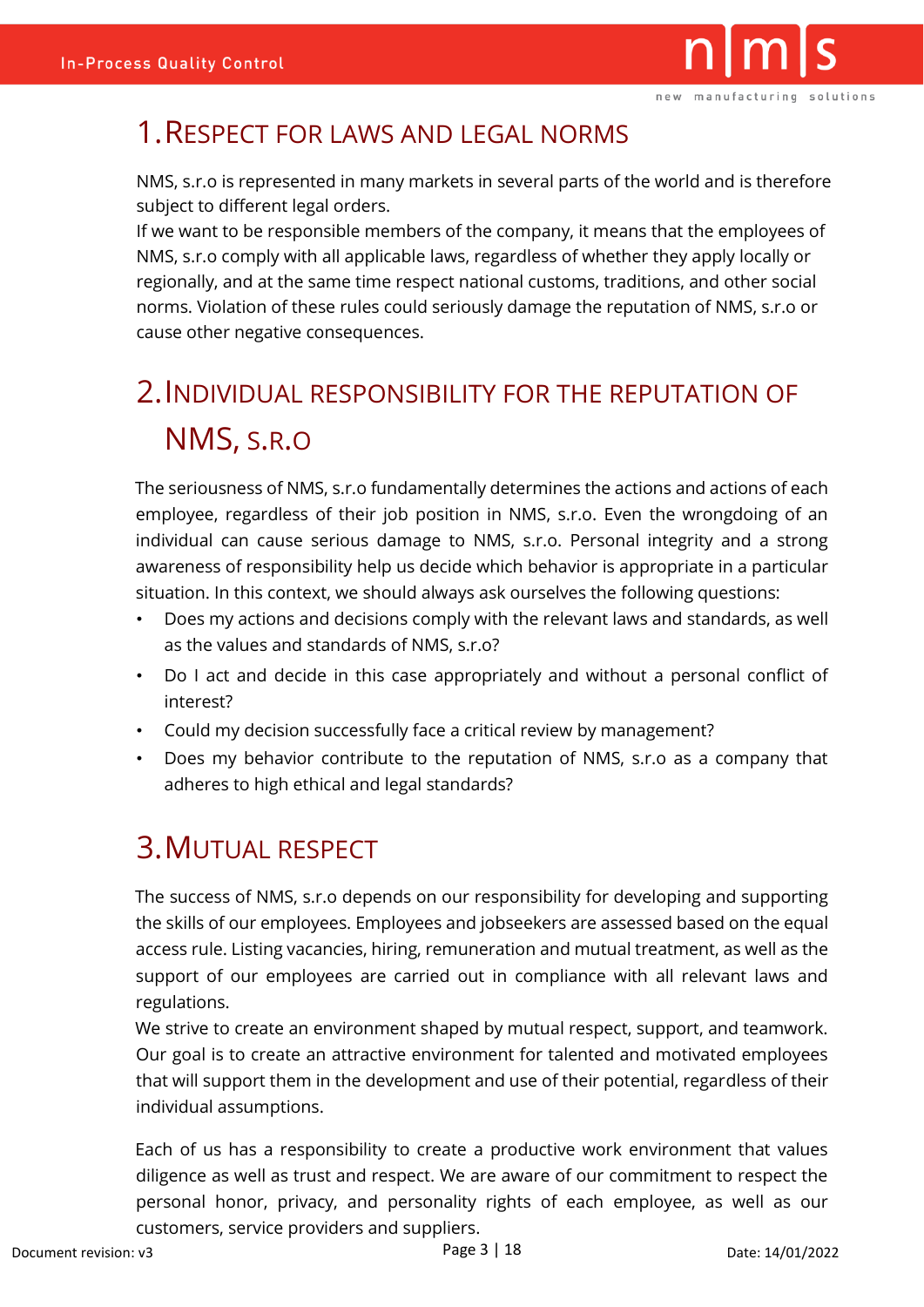

NMS, s.r.o expects its employees, customers, service providers and suppliers to respect and adhere to these principles.

### <span id="page-3-0"></span>4.SAFETY, HEALTH, ENVIRONMENT

NMS, s.r.o and all its employees are co-responsible for the protection of people and the environment, as well as for the fact that the sites we operate are a good place to live and work. The protection of people and the environment and the careful handling of resources have long been the basic goals of NMS, s.r.o. NMS, s.r.o is committed to sustainable and socially responsible development, to creating safe and healthy working conditions, as well as to striving for continuous progress in the field of safety, health, and the environment.

Each of us is obliged to:

- carry out their work in a way that does not endanger third parties or the environment,
- report any accidents, malfunctions, or other threatening circumstances to the relevant internal department without delay to prevent possible hazards and damage to a minimum quickly and effectively.

# <span id="page-3-1"></span>5.CONFLICTS OF INTEREST

We expect ourselves, as well as those with whom we are in contact, to respect the highest ethical standards. It is necessary to strictly separate the private interests and the interests of NMS, s.r.o. Therefore, all employees should avoid situations that could lead to a conflict between their personal interests and the interests of NMS, s.r.o. In contact with existing or potential customers, suppliers, and competitors, they must always act in the best interests of NMS, s.r.o and exclude the emergence of any personal advantage.

Potential conflicts of interest may arise in the following situations:

Business relations

- In business relations with another company in which an employee of NMS, s.r.o, or their relative or acquaintance, has a significant business share, directly or indirectly.
- In business relations with another company, in which a relative or known employee of NMS, s.r.o, resp. a relative or acquaintance may have a financial interest in the business relationship.
- In business relationships with former employees or with employees and relatives and friends of the employee.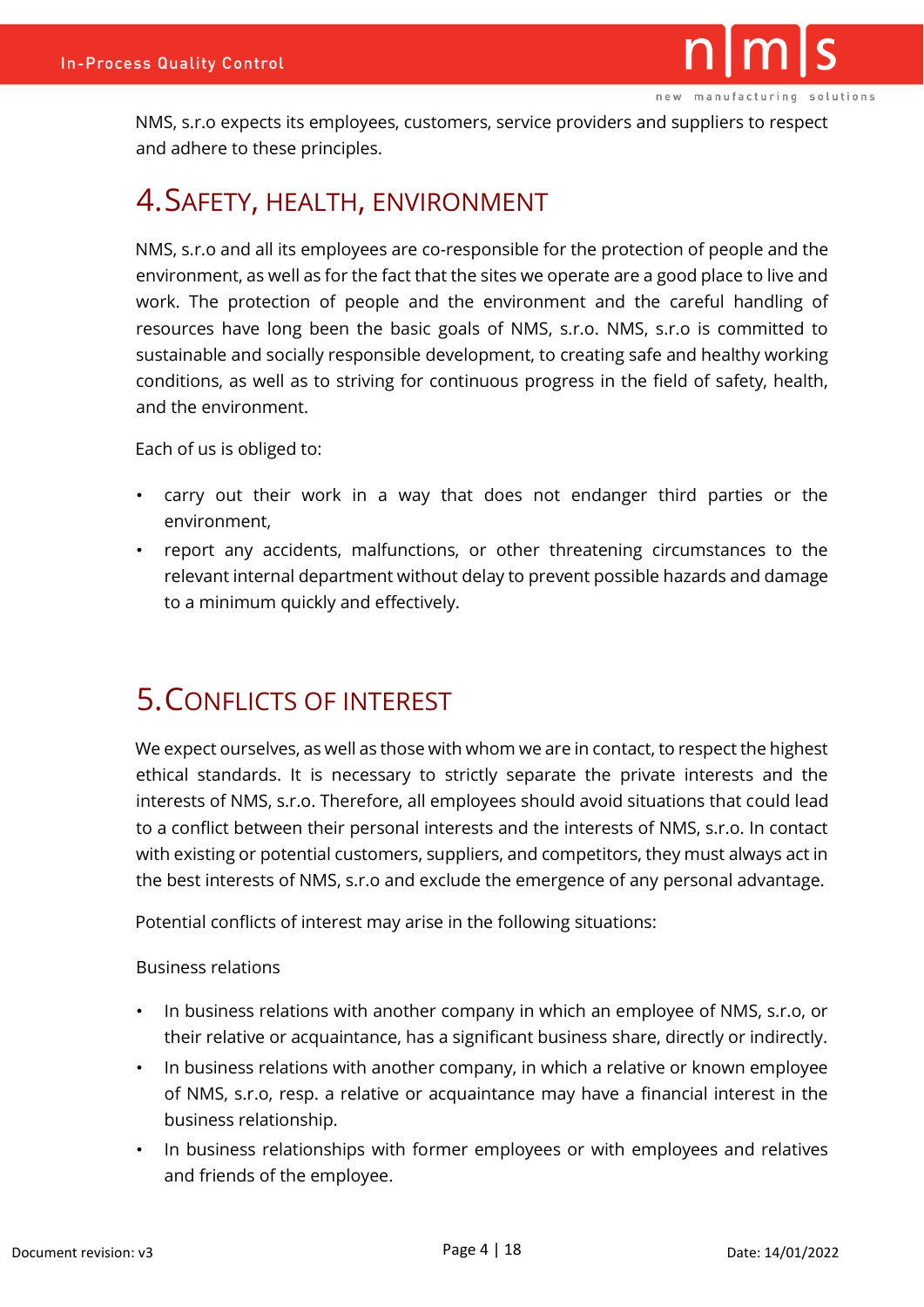In the event of a possible conflict of interest, it is necessary to inform the superior about this fact and wait for the decision on further action.

#### Private activities

Integrity and loyalty are irreplaceable even in the private activities of employees that may affect NMS, s.r.o. All employees are required to have their additional work activities approved by their supervisor, if:

- such activities or preparatory work could affect the operational and work performance of employees,
- such activities could lead to a conflict with the current or potential business activities of NMS, s.r.o,
- the equipment of NMS, s.r.o is used, or they use the operational experience or expertise of NMS, s.r.o.

Written consent is expressly required from the relevant personnel department even in cases where the employees of NMS, s.r.o want to take up a job position in a company with which NMS, s.r.o is in a business relationship or in a competitive relationship.

#### Social commitment

NMS, s.r.o welcomes the private involvement of employees in associations, parties or other social, political, cultural or social facilities, as long as they pursue generally accepted and legally permissible goals and the involvement itself does not jeopardize the fulfillment of contractual work obligations. However, such involvement must not lead to influencing the perception of NMS, s.r.o. Employees may not refer to the opinion of NMS, s.r.o. when making personal statements in public.

### <span id="page-4-0"></span>6.TREATMENT OF BUSINESS PARTNERS AND AUTHORITIES

We expect our suppliers and service providers to meet our ethical standards.

In the market, the company NMS, s.r.o is defined through the quality and value of its innovative products and services. We make decisions based on known economic criteria while respecting applicable laws and standards.

In our business dealings with others, we behave flawlessly, comply with applicable laws and applicable legislation regarding corruption, bribery, and fraud, and prevent any conflict of interest.

#### Receiving and providing benefits

We are aware that to maintain long-term business relationships, we must prevent any sign of a conflict between personal interests and the interests of NMS, s.r.o. As employees of NMS, s.r.o, we acknowledge our responsibility to behave in business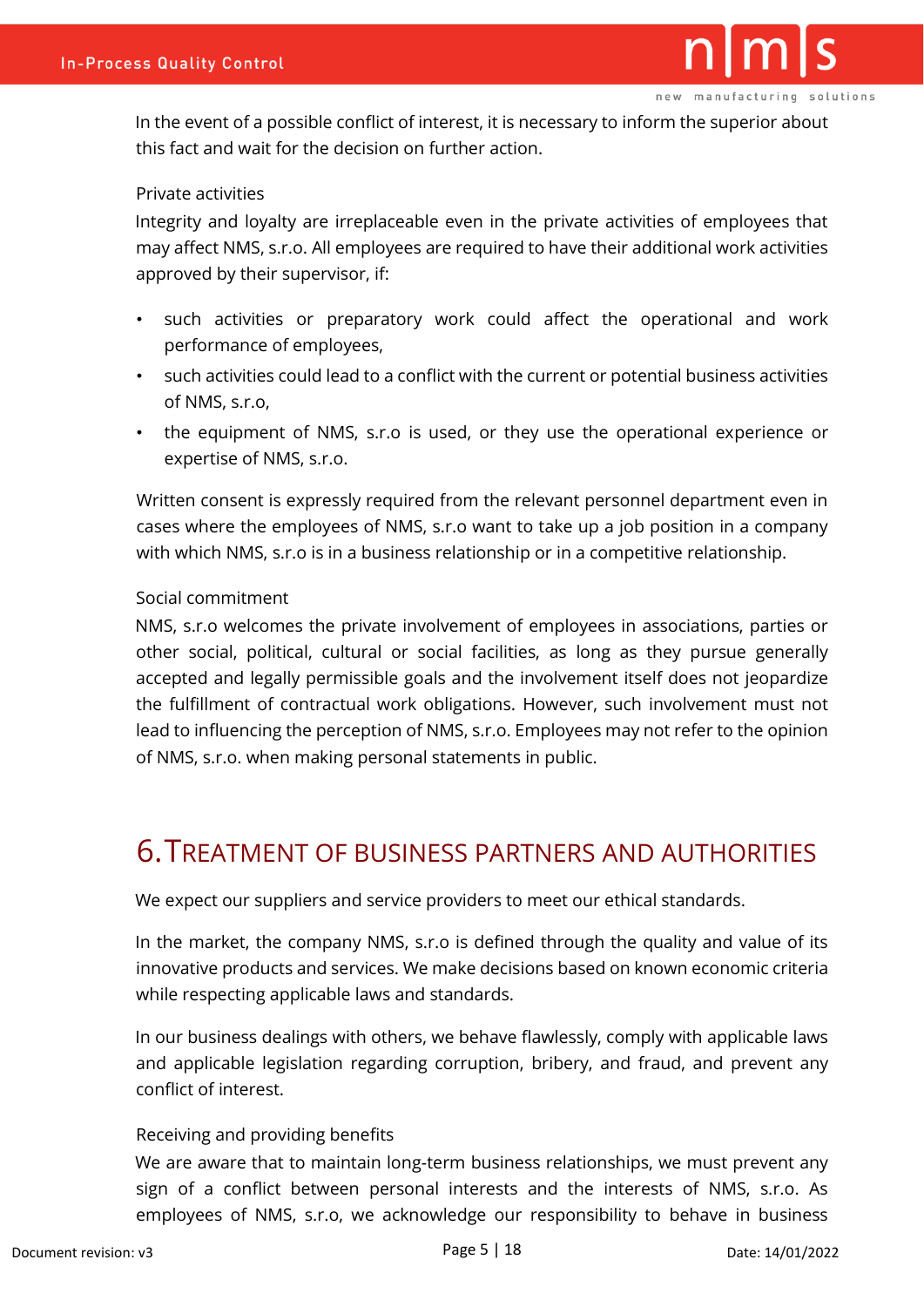

relationships so as not to create personal dependencies or obligations of any kind. We must not be influenced by any kind of gifts, benefits or other benefits in our business decisions and behavior. We are aware that the provision or acceptance of such benefits exposes NMS, s.r.o to legal risk and may damage our business relationships and our reputation.

Therefore, employees may not, directly, or indirectly, promote, receive, offer or otherwise provide undue benefits in the course of their business, whether in the form of money, gifts or other contributions or services. This applies in relation to persons, companies, as well as in relation to authorities and other institutions. It is particularly inadmissible to offer or provide any benefit to a domestic or foreign public office representative.

#### Permission

If employees plan to give a gift or benefit to someone, they should ask the recipient to have their superiors approve the acceptance of the gift or benefit with the least uncertainty as to whether the decision is not affecting the decision. If the recipient refuses, it is a confirmation that he does not consider the gift or benefit to be correct.

In case of any ambiguity, the employees of NMS, s.r.o must have the acceptance of gifts or benefits approved by their superiors.

#### Money laundering

No employee may deal alone or with other persons in violation of domestic or foreign anti-money laundering regulations. In case of uncertainty regarding financial transactions that involve a cash transfer, the finance department needs to be informed and involved soon enough.

### <span id="page-5-0"></span>7.MARKET BEHAVIOR IN MARKET COMPETITION

NMS, s.r.o and its employees are unconditionally bound by the principle of fair market competition and comply with the legal rules against the restriction of competition in the individual countries in which NMS, s.r.o operates.

As the legal assessment depends on individual laws and circumstances and may prove problematic in individual cases, it is necessary to inform and involve the finance department in case of ambiguity. Nevertheless, rules of conduct are defined which typically constitute an infringement of the competition rules:

#### Relations with competitors

Agreements with competing firms and coordinated practices aimed at preventing or restricting competition are prohibited. These include agreements on prices, offers, conditions of sale, production, or sales quotas, as well as the distribution of customers,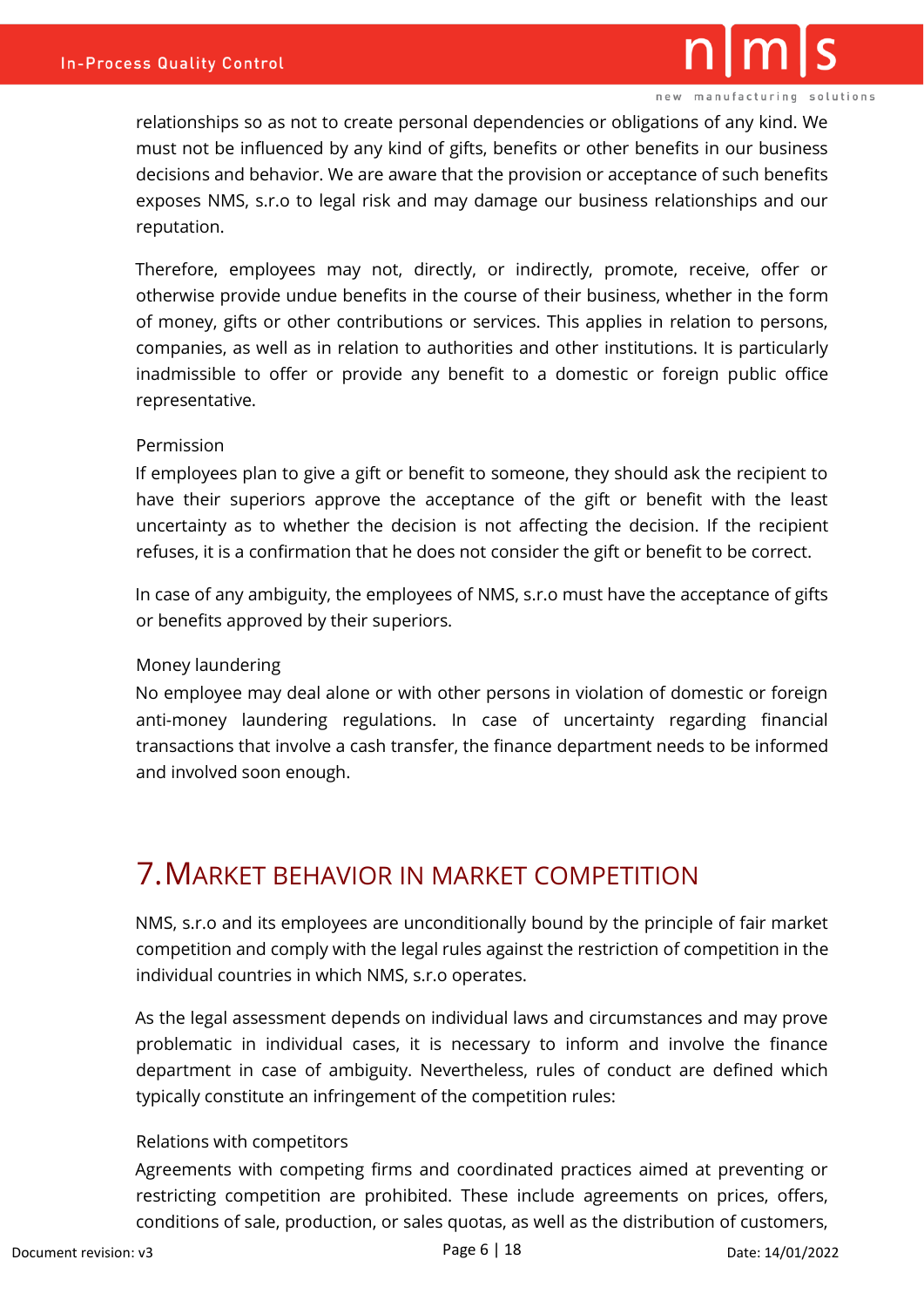regions, markets or production programs. Not only formal agreements are prohibited, but also coordinated behavior, for example in the form of informal talks or so-called informal gentlemen's agreements aimed at restricting or influencing market competition.

In the treatment of our competitors, we must strictly ensure that we do not provide or accept information from which conclusions can be drawn about current or intended conduct on the market by the information provider. The relevant legal department needs to be involved before such activities take place with competitors that involve the exchange of information. Information on current or future prices, margins, costs, market shares, internal statistics, terms of sale and specific customer / buyer information may not be provided to competitors, resp. receive from or exchange with competitors.

#### Customer relations

Relations with our customers, suppliers, as well as patent or license holders are also subject to a few fair market legislations. According to these rules, no employee may restrict the customers of NMS, s.r.o in their free choice regarding pricing or supplier relationships with their business partners (in terms of territorial, personal, or material). Exclusivity agreements and non-compete obligations are also prohibited.

#### Abuse of a dominant market position

Due to its market position, NMS, s.r.o is often subject to special rules for some products. Thus, for example, it may be an abuse of a market position for different treatment of customers without substantive justification, refusal to supply goods, enforcement of disproportionate selling or buying prices or conditions, or barter transactions without a material basis in the form of required additional service.

#### Involvement in the activities of unions and business associations

Regardless of whether cooperation within unions and business associations is beneficial, there is always a risk of possible breaches of competition rules associated with these activities, as these companies typically cooperate with competing companies. Employees of NMS, s.r.o may participate only in such events that pursue an acceptable purpose. A record of such events must be made available for inspection. Any comparison with competitors or exchange of information must comply with the relevant legislation. In case of doubt, the relevant legal department should be consulted.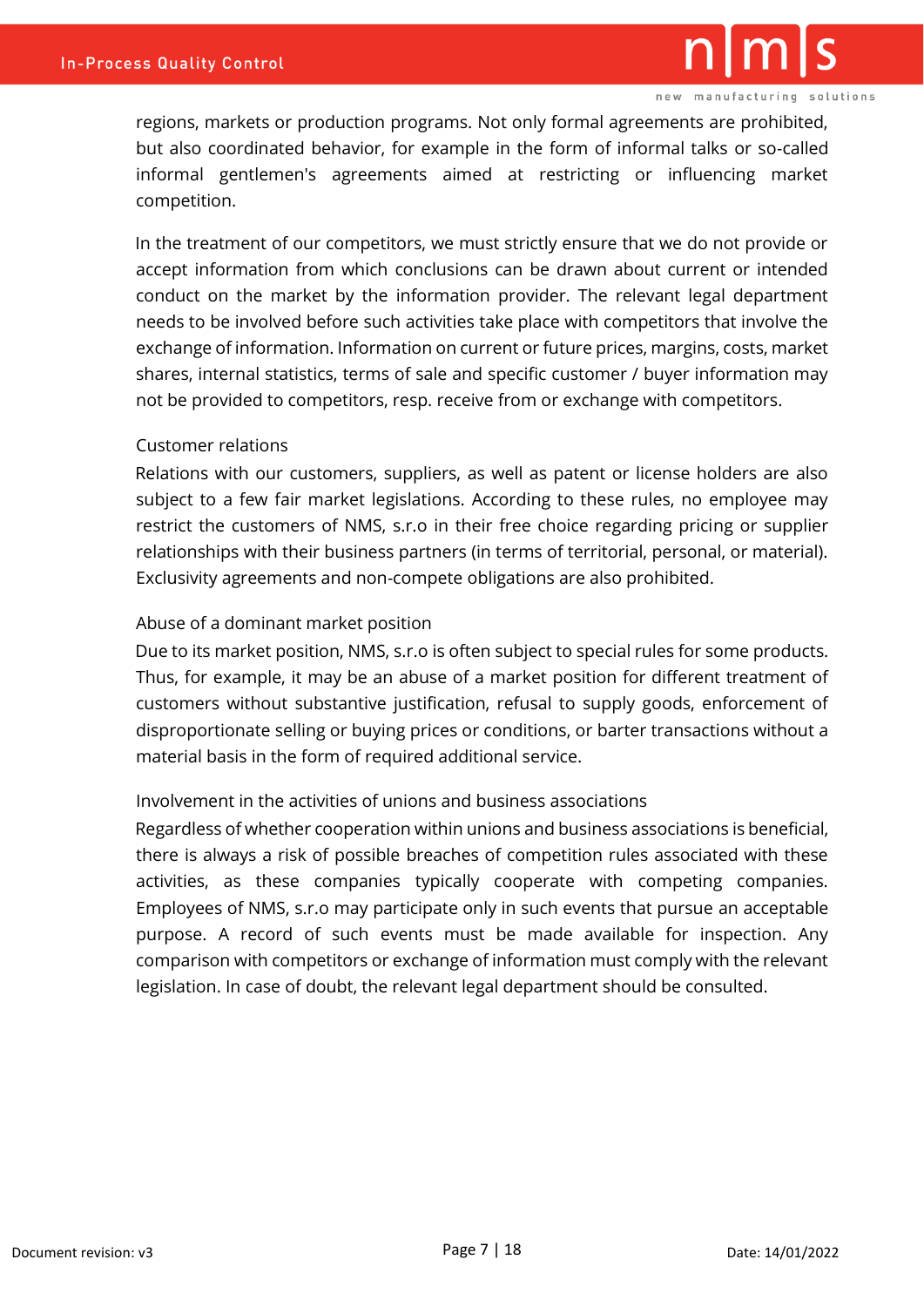# <span id="page-7-0"></span>8.PROTECTION OF PROPERTY AND SENSITIVE INFORMATION IN COMPETITIVE RELATIONSHIPS

All employees are responsible for the protection of tangible and intangible economic assets of the NMS, s.r.o. Material economic assets include all objects such as buildings, land, products, vehicles, computers, inventories, and other forms of documents. Intangible economic assets include know-how, competition rules, technologies, trade secrets and other information that are valuable and important to NMS, s.r.o and therefore require protection.

In this context, IT security is of paramount importance. All employees are obliged to use all electronic information systems with respect and in an ethically and legally flawless manner, while using security measures and procedures (especially password and encryption) to protect all data of NMS, s.r.o.

#### Private use of corporate property

The equipment and furnishings of offices and production premises, as well as other company property, may be used by employees for non-company purposes only with the express permission of the relevant places or in accordance with the corresponding internal company rules.

#### Handling of confidential information

All employees are obliged to maintain confidentiality about any internal affairs of NMS, s.r.o, which have not been expressly released by the relevant department for communication to the public.

It is not permitted to provide unauthorized persons inside or outside NMS, s.r.o with confidential internal information, such as business strategies, research results or content of an internal nature. This also applies to information that employees have obtained in confidence from third parties. If, for operational reasons, confidential information is to be disclosed to third parties, a specific permit must be requested from the supervisor. At the same time, it is necessary to check whether it is not necessary to conclude a confidential information management agreement (NDA) approved by the internal legal department with a third party before the transfer of information.

Employees who, based on their affiliation with NMS, s.r.o, learn confidential information that is not intended for the public may not use this information for their own benefit or for the benefit of other persons.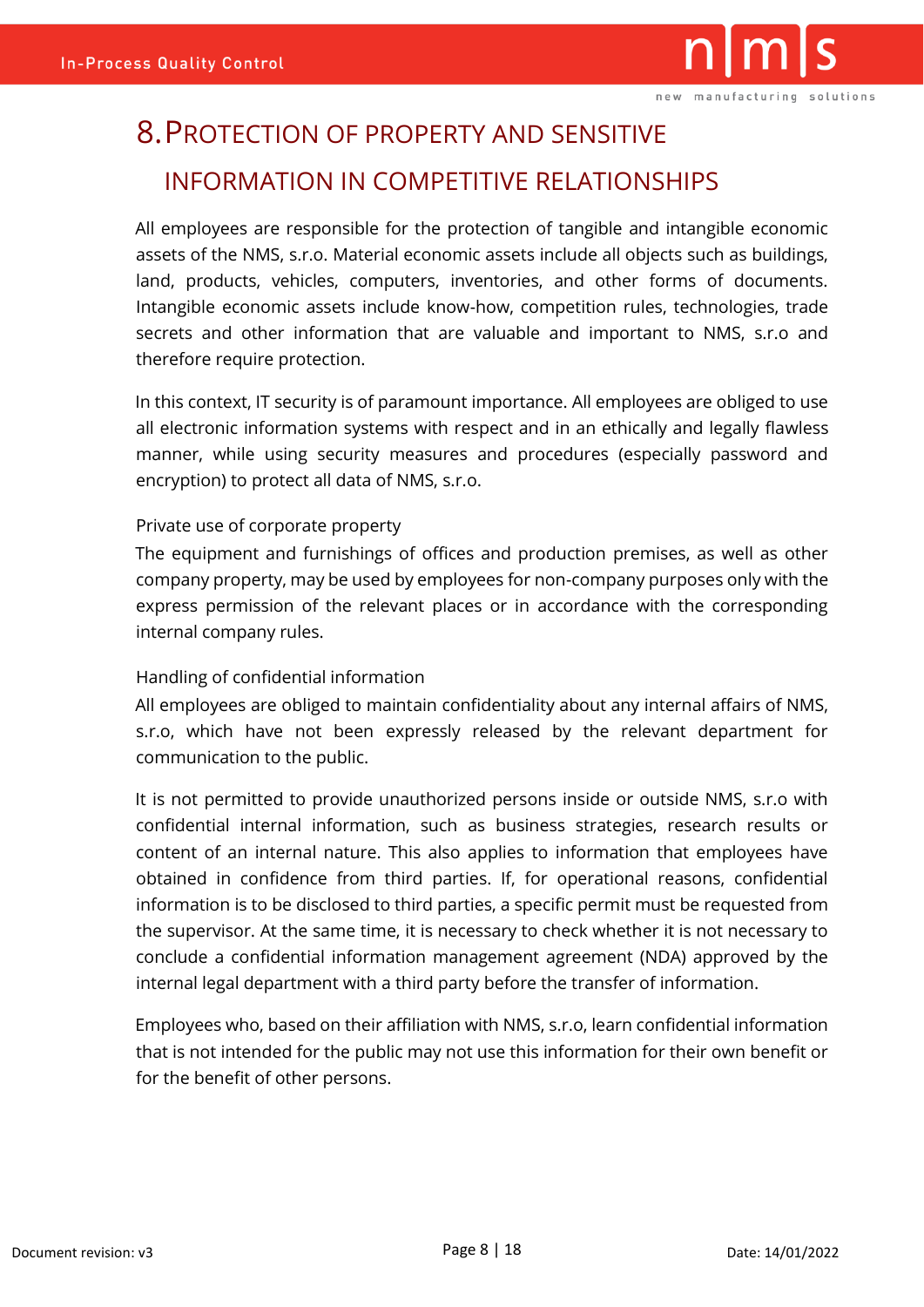

## <span id="page-8-0"></span>9.PREVENTION OF CONTRACTUAL RISKS

NMS, s.r.o takes seriously its contractual obligations towards third parties. To avoid possible misunderstandings or unintentional consequences, the risk management of NMS, s.r.o requires that all employees who are responsible for concluding agreements and contracts carefully consider the rights and obligations, resp. risks arising from the contract.

# <span id="page-8-1"></span>10. FINANCIAL INTEGRITY

To maintain the trust of our employees, business partners, as well as the public and government institutions, our financial reporting must always be correct and truthful.

#### Reporting

All records and reports that are intended for publication must be prepared at the right time and considering the relevant legislation.

#### Book keeping

According to legal regulations and in accordance with internationally accepted accounting standards, data records and accounting records must always be complete, correct, created at the right time and in accordance with the accounting system. Asset flows, financial transactions, income status, as well as payment flows of NMS, s.r.o must provide a picture of the actual situation. We always carry out our business in places where NMS, s.r.o is active, in accordance with all relevant laws.

# <span id="page-8-2"></span>11. ENVIRONMENTAL POLICY

NMS is committed to running its business in a responsible, environmentally sound, and sustainable manner. We recognize that our supply chain, processes, and products have both direct and indirect environmental impacts. We seek to identify these and to find effective ways of eliminating or reducing them. Our aim is to achieve continuous improvement in our environmental performance. Throughout our global operations we regard compliance with the law as the minimum standard to be achieved and will put in place additional environmental programs to go beyond compliance where appropriate.

#### Environmental Objectives

Our environmental objectives have been chosen, and are regularly reviewed, to ensure that our actions effectively implement our environmental policy; they are: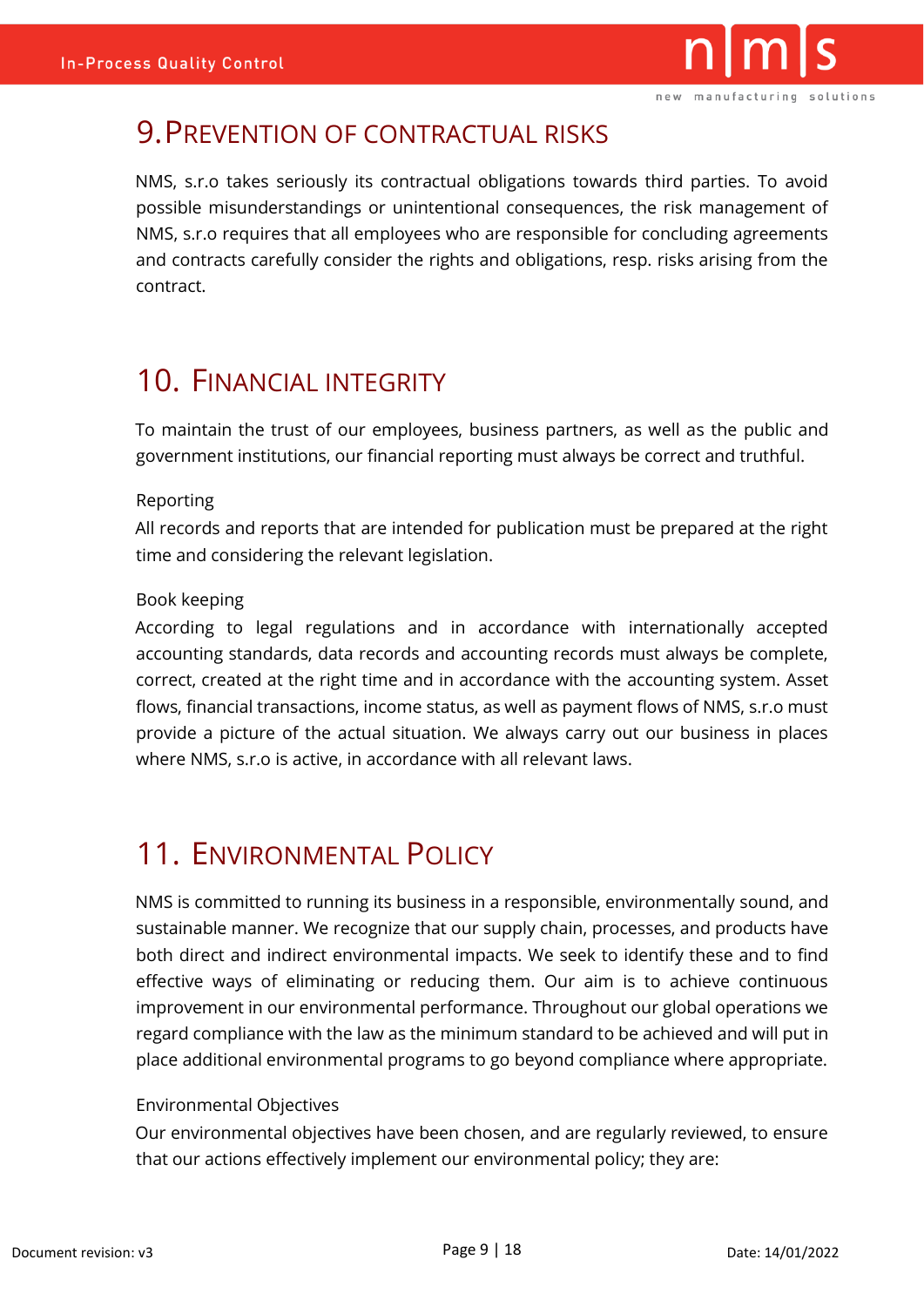- To take significant environmental aspects and impacts into account throughout our operations, maintaining a functioning environmental management system at our facilities.
- To ensure that environmental issues are properly assessed and considered when key decisions are taken about supply chains, processes, and new product development.
- To establish and measure the significant environmental impacts of our operations, set targets for performance improvements and monitor progress against those targets in areas including but not limited to energy, greenhouse gas emissions, water usage / quality and waste.
- To minimize the air pollution and maintain the air quality we incentivize our employees to use non-engine transportation means by providing bike racks
- To further minimize the air pollution to maintain 2 days per week a not-meet diet by informing our employees about the negative impact of meat production on the environment
- Not to use products and chemicals that have significant negative impart on the environment. If case such chemicals are used the disposal of such must be conducted as per definitions and international standards indicated by the manufacturers in a sustainable way.
- To use energy and natural resources wisely and efficiently, eliminate and minimise waste, and re-use and recycle where practical.
- To make a real and meaningful contribution to mitigating climate change and global water scarcity, by reducing greenhouse gas emissions and water impact across the complete lifecycle of our products and their packaging, reflecting national and international government agendas when setting targets.
- To engage with our suppliers, customers, and other stakeholders on environmental issues, including the sustainability of our raw and packaging material supply chains
- To ensure that employees have a level of knowledge and understanding appropriate to their environmental responsibilities and are aware of actions they can take to reduce their impacts.

### <span id="page-9-0"></span>12. REPORTING VIOLATIONS, ENFORCEMENT, SANCTIONS

The rules of this Code of Conduct reflect the basic components of the business culture of NMS, s.r.o. However, the Code of Conduct cannot be understood as a basis for enforcing a certain behavior of NMS, s.r.o, resp. to justify the contractual requirements against NMS, s.r.o. We, the employees of NMS, s.r.o, are aware that violations of the law, regardless of whether they are part of this Code of Conduct or other standards of NMS,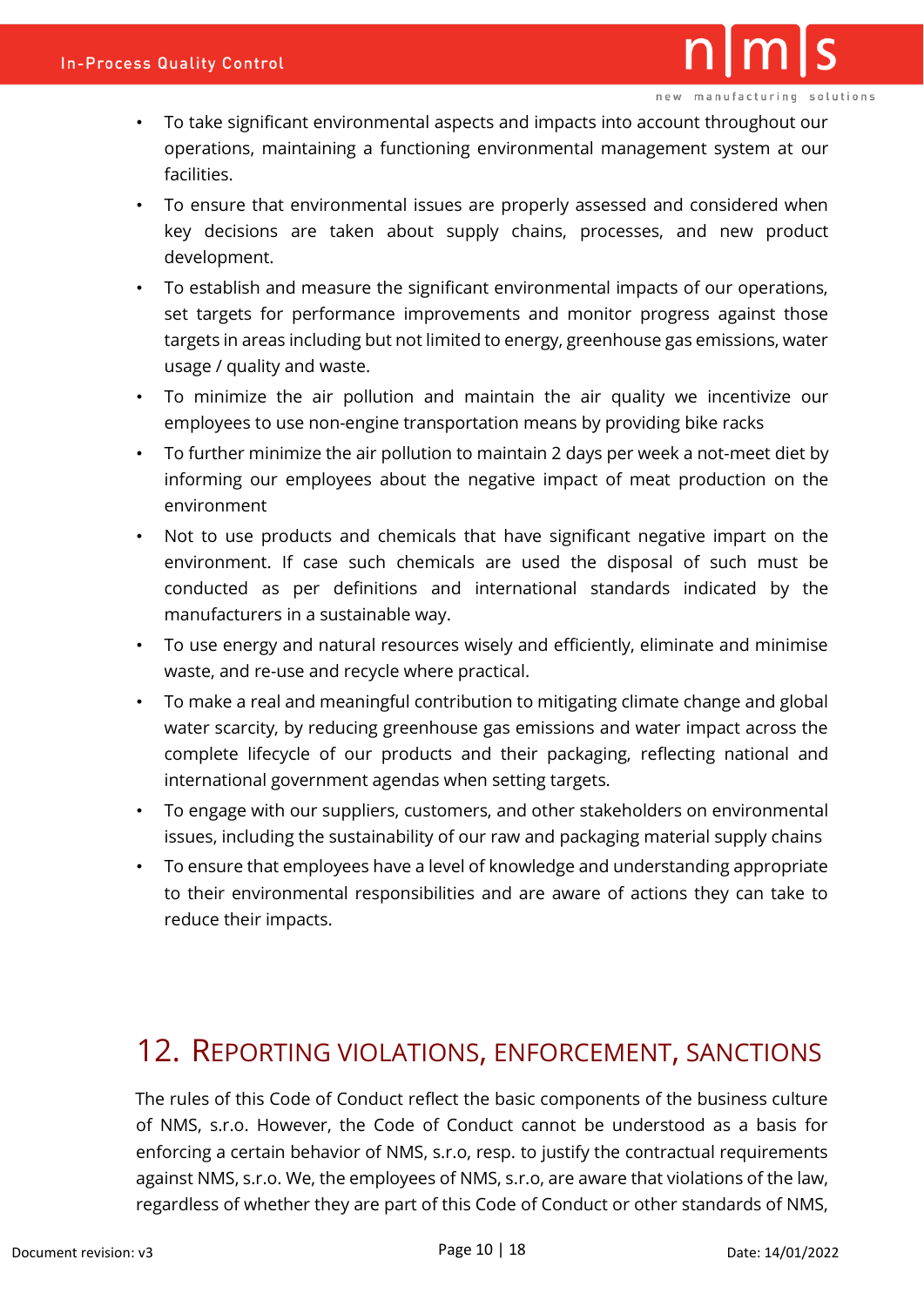

s.r.o, may be sanctioned by sanctions, claims for damages or termination of employment relationship. Supervisors may be held liable if they neglect to detect such breaches in their area of competence, which failure results from insufficient supervision of the staff entrusted to them.

#### **Consulting**

NMS, s.r.o strives to provide its employees with all the information and advice they need to be able to prevent violations of the law or. rules of the Code of Conduct or other standards of NMS, s.r.o. However, in case of any ambiguity, all employees are invited to contact their superior, legally, resp. company management.

#### Complaints and warnings

Violations of laws, the Code of Conduct or other standards of NMS, s.r.o may be reported to the relevant superior, legal resp company management.

Notifications must comply with applicable laws. Anyone who knowingly provides false information about another person in this connection may be charged with a criminal offense.

#### Repression

NMS, s.r.o will not apply any reprisals against employees who pointed out violations of the rules. NMS, s.r.o will not tolerate any attempts to prevent employees from reporting violations of the rules.

Date: 14/01/2022

………………………………..

Dr. Ing. Igor Lengyel Company President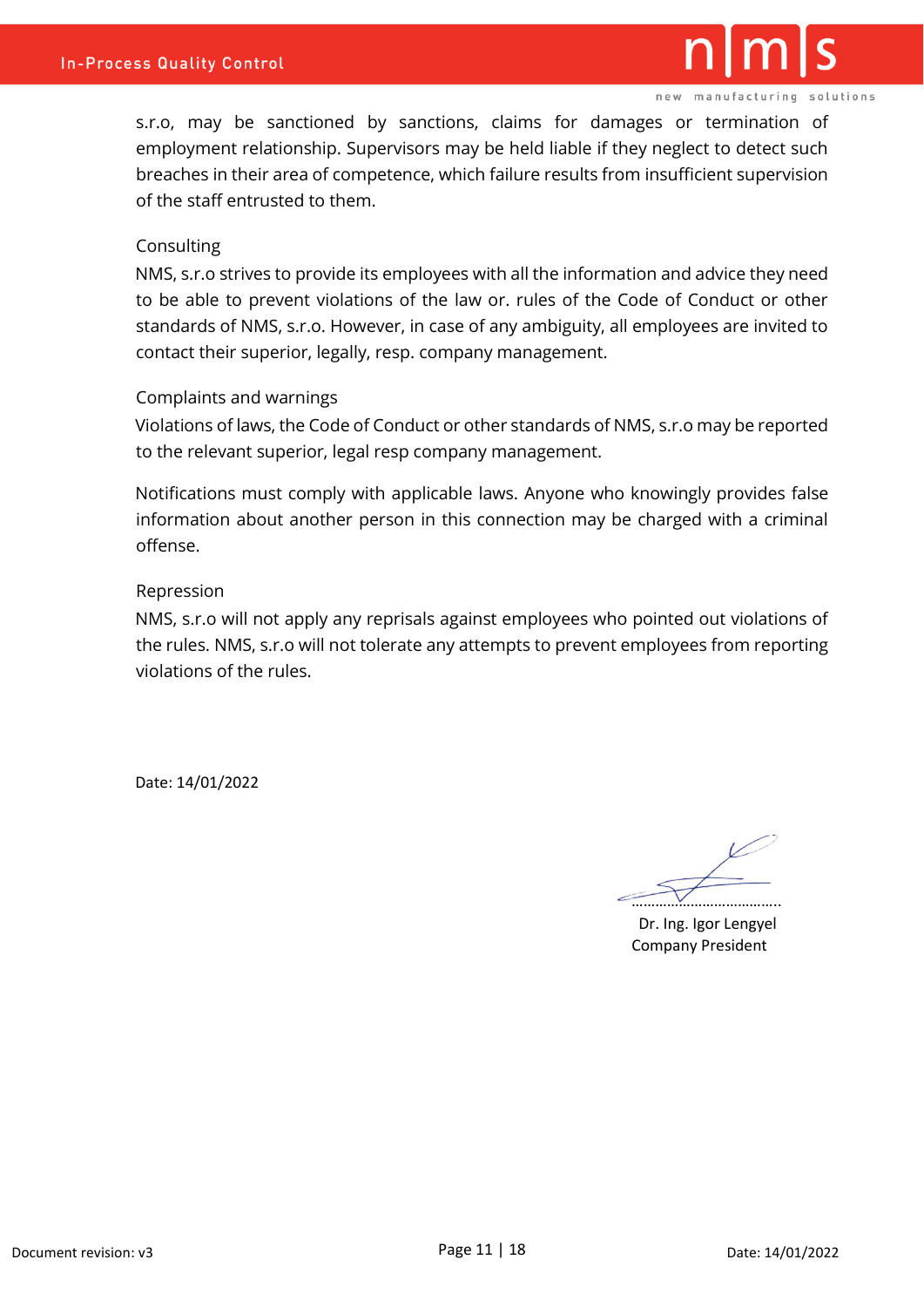

#### CODE OF CONDUCT - ANNEX

#### **Conflicts of interest, gifts, and invitations**

Corruption, bribery, and unfair trade practices

NMS, s.r.o expects unlimited loyalty from its employees. To avoid conflicts of interest, the decisions we make as employees of NMS, s.r.o cannot be influenced by our personal interests and external influences.

1. Conflict of interests

The risk of a conflict of interest always arises when the personal, social, financial, or political interests of the employee overlap or are in direct conflict with the interests of NMS, s.r.o. The demands on the correct and ethically sound conduct of employees to prevent conflicts of interest are high. A superior or actual conflict of interest should always be openly informed by a superior or company management.

#### **Typical cases of conflict of interest**

• **Secondary employment and other activities**

Ancillary employment in the form of business or consulting activities for third parties that are in a business or competitive relationship with NMS, s.r.o may give rise to a conflict of interest. Therefore, it must always be approved by a superior. It is not generally possible to issue a secondary employment permit if the employee maintains a business relationship with a third party within the scope of his work tasks in NMS, s.r.o.

#### • **Employment of close relatives**

You should inform your supervisor or the management of the company about the activities of a close relative for the customer, competitor, or supplier of NMS, s.r.o. As a rule, you cannot maintain business relations with a relative who operates outside of NMS, s.r.o. on behalf of NMS, s.r.o. It is also necessary to avoid a close relative being among the employees in your line of responsibility or otherwise answering to you within the NMS, s.r.o. If you cannot prevent kinship or other close relationships with an employee of NMS, s.r.o from resulting in a loyalty issue or a conflict of interest, you should contact your supervisor or the company's management. The company NMS, s.r.o will then try together with you to find a suitable solution for the affected persons within the company NMS, s.r.o.

Under certain circumstances, accepting a leadership position in another company or in a public benefit or similar organization may create a conflict of interest with your business at NMS, s.r.o. If there is such a possibility, the secondary activity must be approved by the company's superior or management before you take up this position.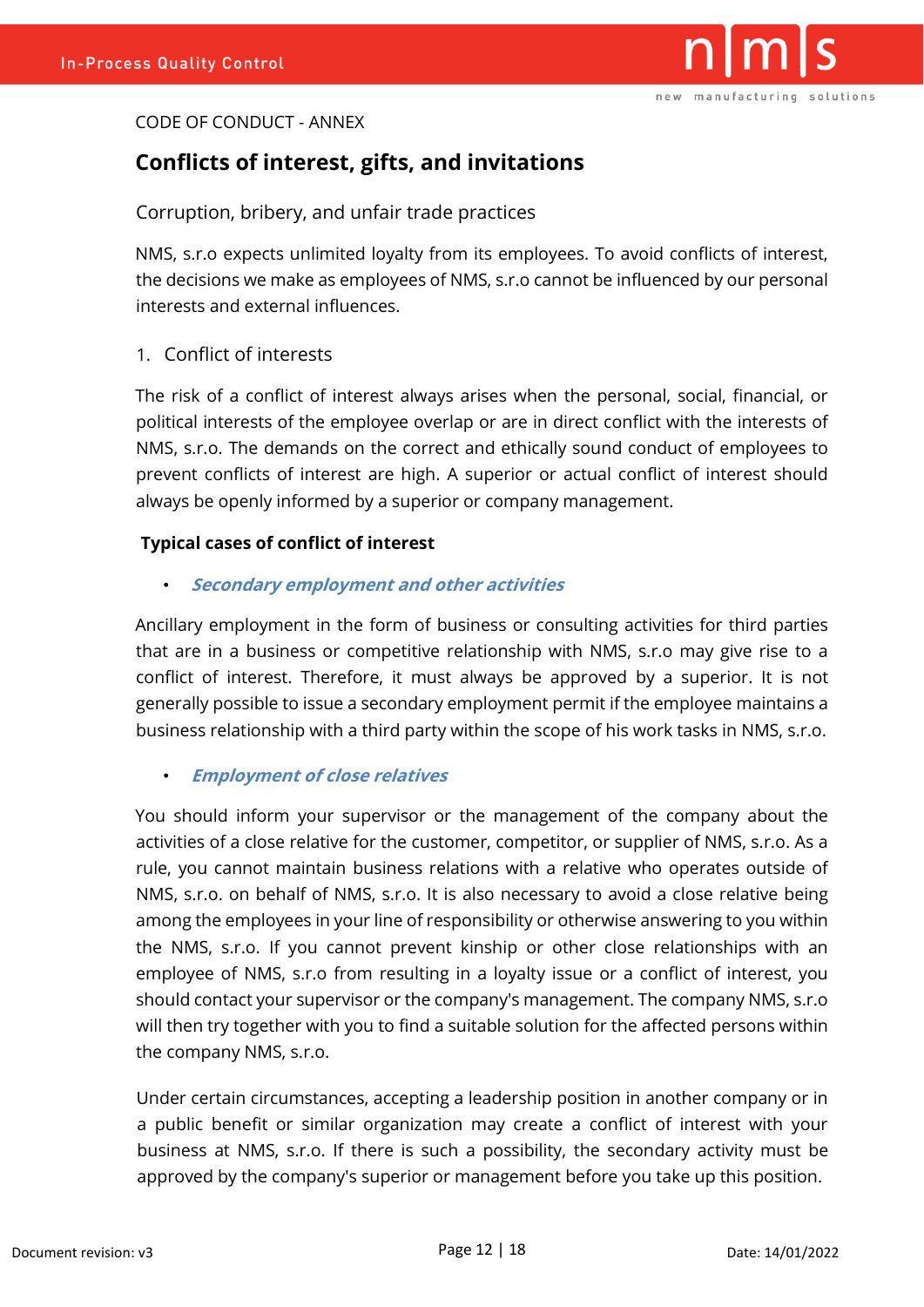The described rules of conduct, of course, also apply in this sense to business contacts with potential suppliers and customers.

#### **This is how you should behave**

Any open or looming conflict of interest can be mitigated by bringing it to a supervisor or management of the company and having your procedure approved. If you are unsure whether you can personally distinguish between conflicts of interest or whether you prioritize the evaluation of interests, take the 3-question test. If you answer "yes" to at least one of the following questions, consult your supervisor or the company's management for advice.

- Can my intention influence me in my freedom of decision-making within the scope of my work duties for NMS, s.r.o?
- Could colleagues at NMS, s.r.o or third parties get the impression that my intention may affect my ability to make decisions or my actions in the course of my duties for NMS, s.r.o?
- Would it embarrass me if the media informed about my intention or would this information otherwise reach customers and suppliers of NMS, s.r.o or my friends or family?

#### 2. Gifts and invitations

As employees of NMS, s.r.o, we meet suppliers and customers, who play an important role in the business success of NMS, s.r.o. It is therefore essential that our relationships with suppliers, customers and other business partners are based on a clear commitment to fair dealing and that our decisions are based on solid foundations. However, exaggerated gifts and invitations can affect our ability to make business decisions without conflicts of interest. In contrast, low-value gifts and small invitations have less potential to be considered disproportionate and create conflicts of interest. However, this is provided that locally valid customs make it possible to exchange such gifts and small invitations at all. This is not the case with extravagant gifts and invitations. If the legitimate business purpose or local customs do not allow the rejection of a gift of high value, it is possible to take over the gift, but then it is necessary to transfer it to NMS, s.r.o and leave it for further use, for example for display. NMS, s.r.o can satisfy the employee's wish to subsequently receive this gift.

#### **What do we mean by gifts and invitations?**

The concept of gifts and invitations includes, in principle, everything that has value. The list of possible relevant gifts would be long, so here are some examples to clarify the definition:

• Gifts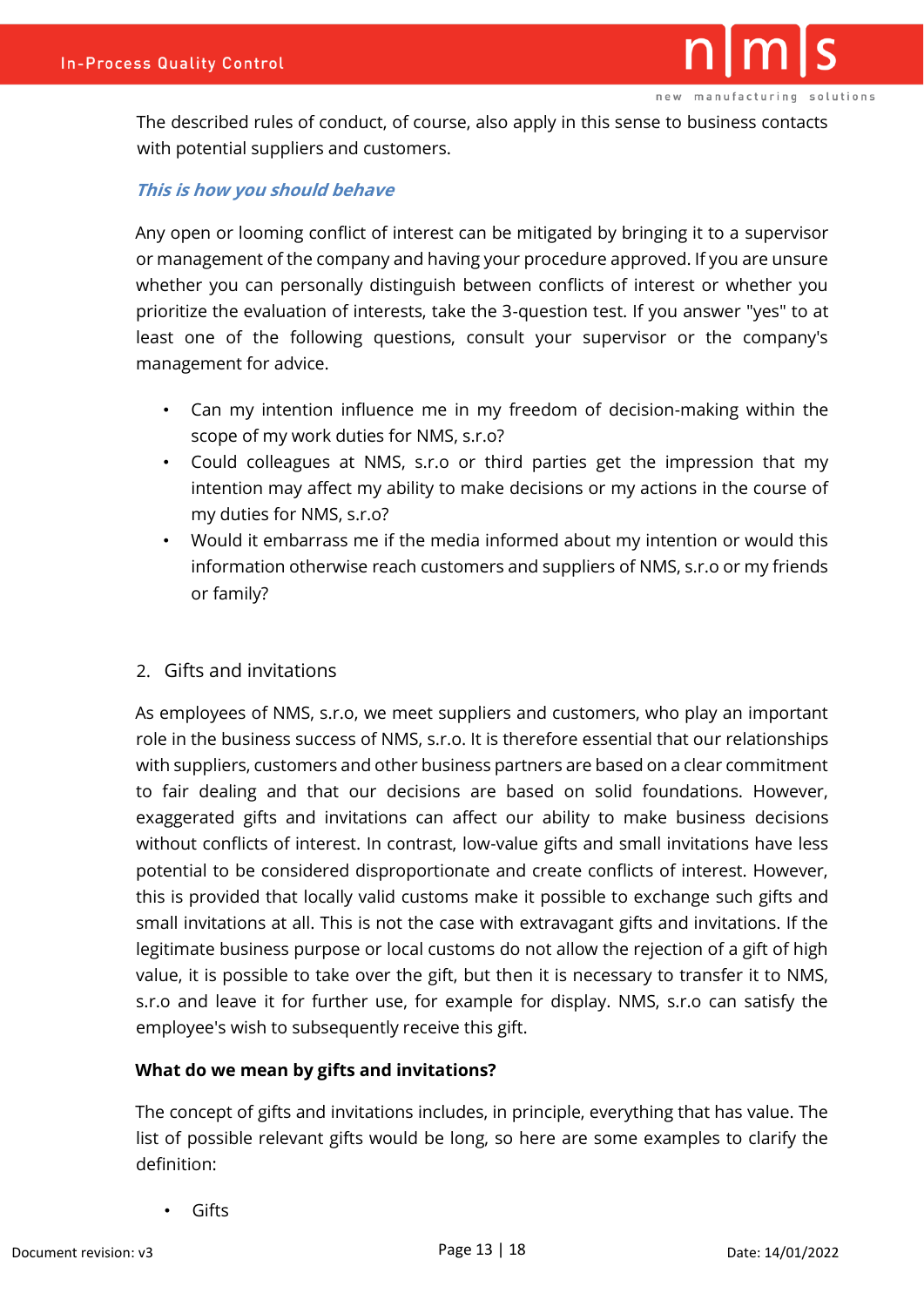Cash, transfers, checks or other cash equivalent, rebates or extremely advantageous drawing conditions for products and services (except when all employees of NMS, s.r.o. are entitled to them), loans, prizes from winning games, means of transport, car rental for free use, use of holiday equipment, gift vouchers, promotions, watches, calendars, pens or other promotional items and accessories, etc.

• Invitations

Business lunch, sports events, visit to the opera, hotel accommodation, etc.

• Appropriate (permitted) and inappropriate gifts and invitations

NMS, s.r.o distinguishes between reasonable and inappropriate gifts and invitations.

Gifts and invitations, the acceptance of which is normally resp. in some cases after prior authorization:

Acceptance of gifts and invitations without prior permission is allowed if the value is low (approximately up to 50 euros) and can be considered an expression of local, generally applied, moderate business practice. In addition, the acceptance of invitations must result from a commercial initiative. As a rule, these low-value promotional items can be considered as a sufficiently mild expression of an effort to express gratitude (this does not apply if this would be contrary to local law) low-value promotional items, e.g. pen with advertising print, calendar, baseball cap, flower bouquets, gift baskets, simple books, small sets of product samples, occasional invitations for lunch / dinner, simple sports events, visits to the theater or other cultural events with similar value (invitations are suitable in principle accept only if a business partner also participates in the event).

Invitations, the value of which clearly exceeds the amount of EUR 300 / year, also require permission for management. Also, invitations to travel or other events that last longer than one day or to events for which a limited offer of tickets is available (e.g., World Cup matches).

Even if you accept an invitation that is within the allowed range, you should always keep the following in mind:

- Could the gift or invitation potentially affect your objectivity or judgment?
- Is there a business incentive for the gift or invitation?
- Could accepting a gift or invitation (or permission you grant as a superior) set an unwanted precedent for other similar cases?
- Would you have to worry about negative reactions if NMS, s.r.o employees, friends or family knew about accepting the gift or invitation?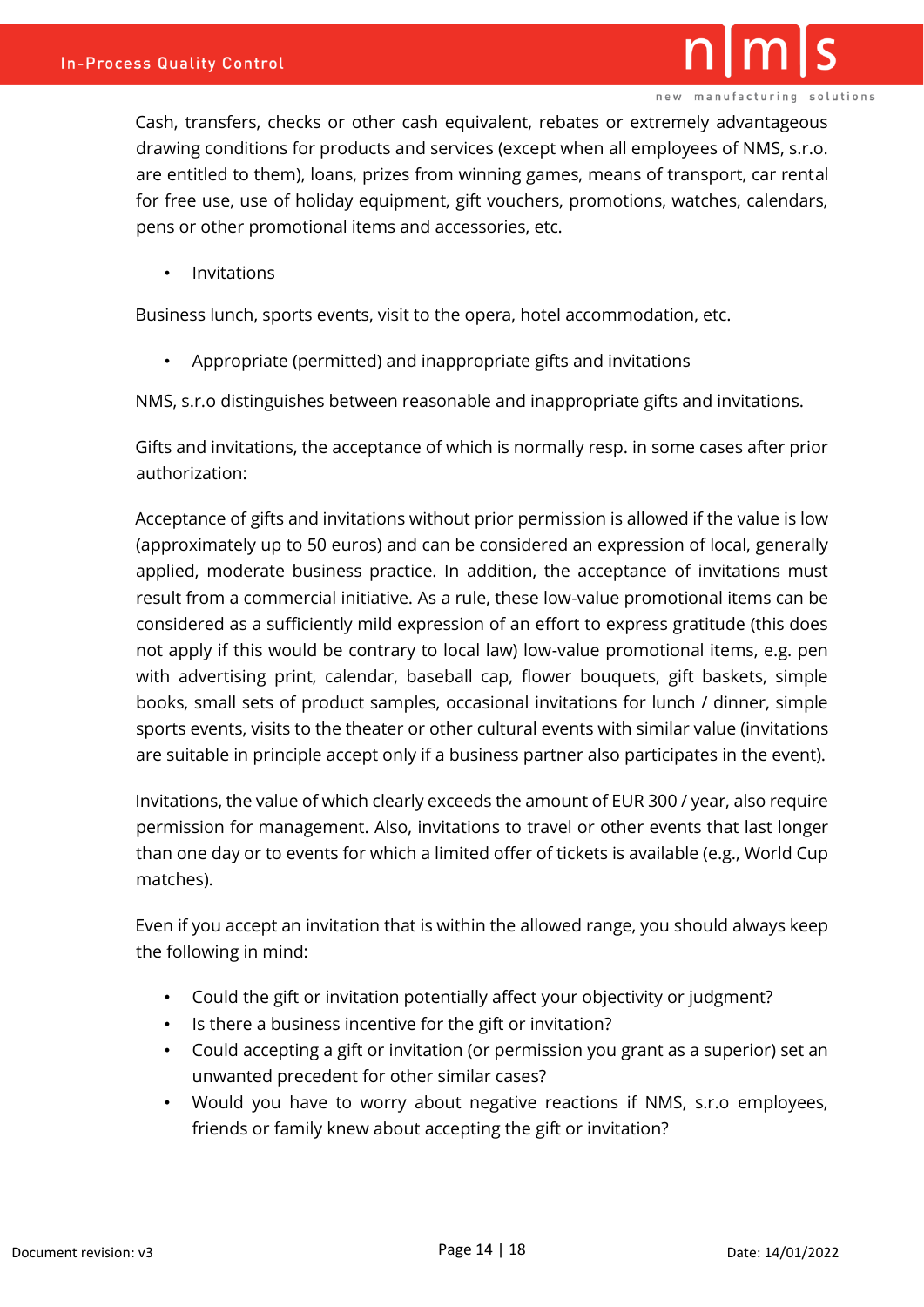

#### **Gifts and invitations, you may not accept**

In some cases, accepting gifts or invitations is unacceptable in all circumstances and should be denied without exception:

- if the gift is cash, cash equivalent or other cash-exchangeable funds, e.g., financial transfers, checks, loans, etc. or
- if the gift or invitation itself would be illegal, resp. its admission was illegal, or
- if the acceptance of the gift or invitation would give rise to a reason for expectations in terms of "service and consideration", or it may be feared that such an impression could be created, or

• if, from the point of view of the individual participants, the gift or invitation is something morally incorrect or could be perceived as an expression of insufficient respect for other persons, religions, or cultures (e.g., for events in which sex is offered), or

• if the gift or invitation violates the business rules of the gifted or invited.

#### **How should you behave if they offer you a gift that you are not allowed to accept?**

A gift that does not comply with the rules described must be returned immediately. In addition, you need to inform your supervisor or the company's management about such an event. In some cases - especially if it serves to prevent the repetition of similar situations - it is reasonable to write to the donor and explain to him the principles that apply in the company NMS, s.r.o for accepting gifts.

#### **The opposite is the case: giving gifts and invitations**

The rules for accepting gifts and invitations apply identically in the opposite case, i.e. for gifts and invitations that NMS, s.r.o. employees want to offer to third parties. Restraint is appropriate, especially regarding suppliers or customers or third parties with an existing business relationship with NMS, s.r.o. For the employees of NMS, s.r.o, this means following the following rules:

- Company employees must not offer gifts that exceed the limits described above in terms of value and purpose.
- At the same time, invitations whose individual value exceeds the threshold of EUR 300 are not allowed (according to local customs, this amount is significantly reduced in certain circumstances). The value limit should also be considered if one person receives a series of invitations and the total value of the invitations reaches 300 euros per year.

Exceptions to these restrictions are only permitted if you have the prior written consent of your supervisor or the company's management.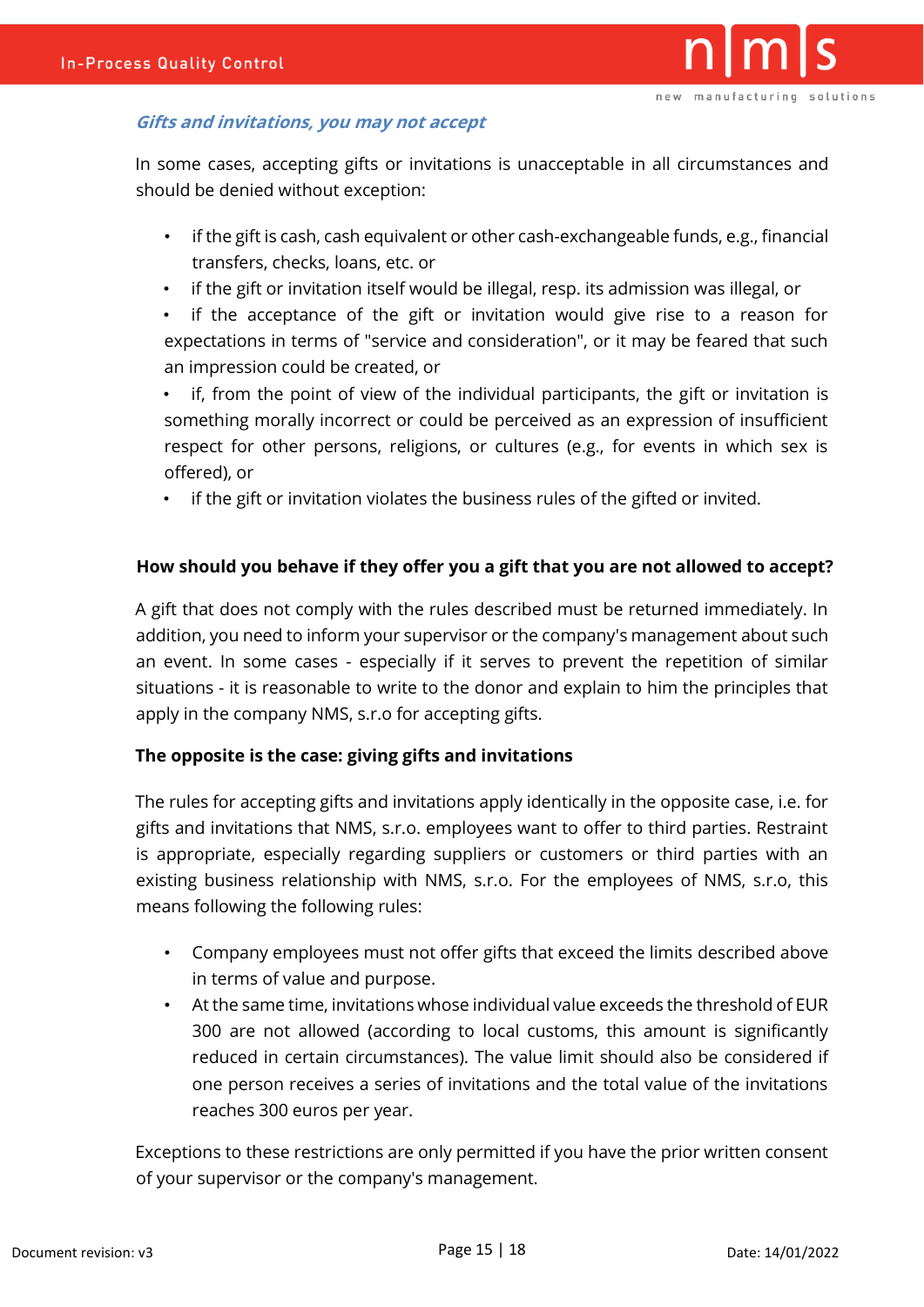

3. No corruption: ban on offering gifts, invitations or other benefits to officials and other public sector persons

Employees of NMS, s.r.o are strictly prohibited from offering money or other valuables to officials or other persons from the public sector, regardless of whether this is done directly or indirectly. This is to avoid any impression of trying to influence the decisions or actions of public officials. In most countries of the world, there are laws that penalize corruption, including imprisonment, heavy fines, costly trials and damages. Sanctions are directed not only against an employee who is guilty of corruption, but also against his employer. Equally important is the fact that corruption or similar prohibited activities endanger and may significantly damage the good reputation of NMS, s.r.o and its employees. Even disinterested employees may find themselves in a situation where they will have to be responsible for these activities. The prohibition of corruption is not limited to contact with public sector officials and employees, but also to persons and members of organizations entrusted with the performance of state affairs in the broadest sense of the word.

#### **General rules of conduct**

• Employees of NMS, s.r.o are prohibited from offering or relinquishing gifts or other benefits or advantages to public sector officials or employees (regardless of the type of gift or benefit) as described above. This prohibition also applies explicitly to the indirect delivery of gifts or invitations through third parties, advisors, etc., resp. also for family members and relatives, etc.

• Employees of NMS, s.r.o may not invite officials or members of the public sector to business lunches, trips, or other events, regardless of whether it is a direct or indirect invitation. Exceptionally and in rare cases, an invitation to a lunch or event, including a pick-up offer, may be permitted, provided that this is done in good faith and on a business, occasion involving an official or public sector official by virtue of his official function, that the invitation has a reasonable, low value, o that the invitation follows only after strict consideration of compliance with applicable law and local customs.

In any case, such an invitation is only admissible if it has been approved in writing in advance by your supervisor or the company's management.

NMS, s.r.o is governed by the principle that any benefit must be thoroughly documented and properly accounted for.

These rules are not intended to limit the involvement of NMS, s.r.o and its employees in the field of culture, social affairs, and science.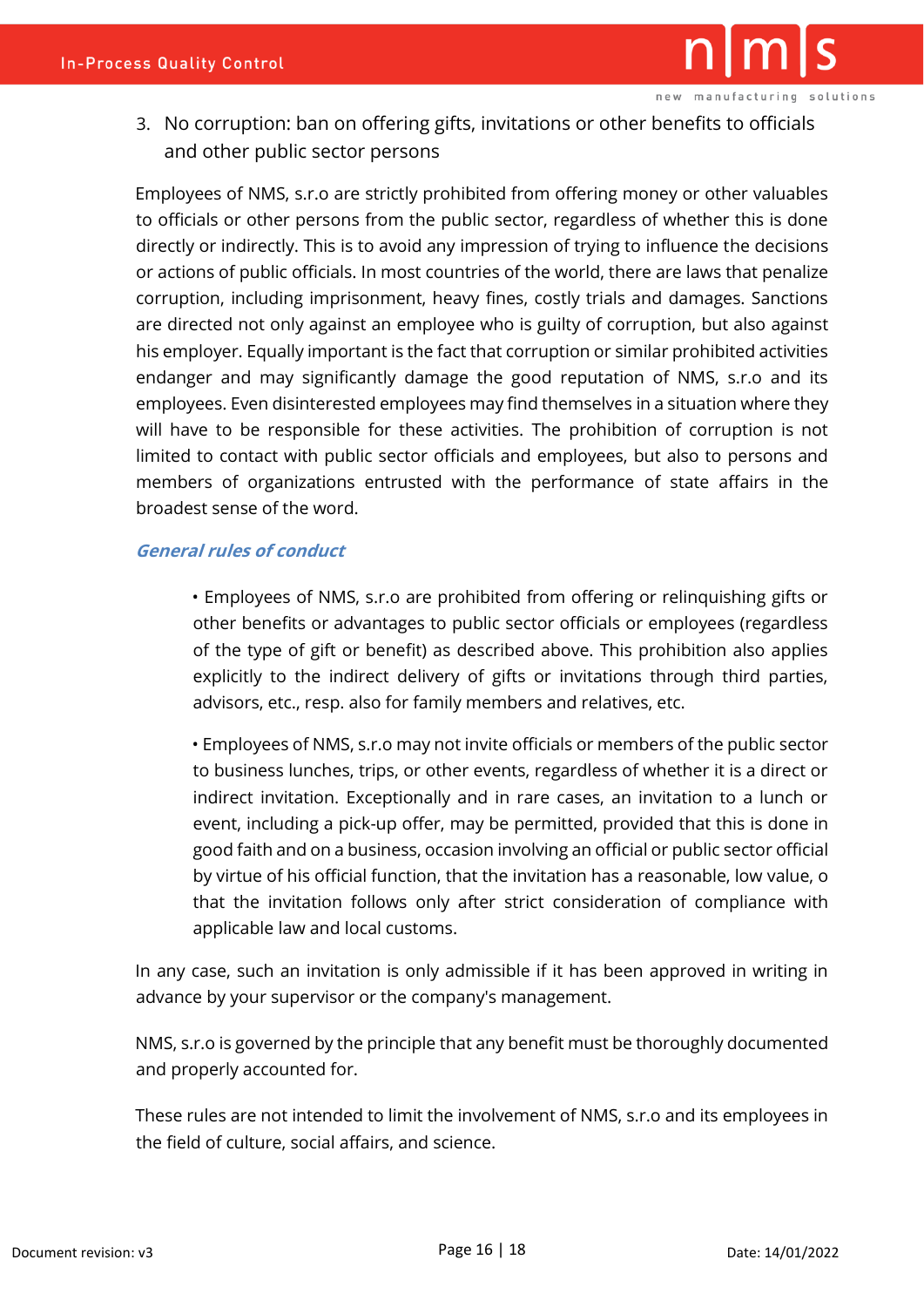

#### **4. Protection of property and resources of the company NMS, s.r.o, "internal" donations**

The employees of NMS, s.r.o are invited to treat the resources and assets of NMS, s.r.o during business activities in a proper manner and selflessly. They must not abuse their position to allow unauthorized private enrichment of themselves or others from the property or resources of NMS, s.r.o. It is inadmissible to secure donations or other property benefits from corporate sources for private purposes. Company resources can only be used for business purposes. This also applies to donations and similar financial contributions. It is a business purpose only in cases where:

- the gift is handed over by NMS, s.r.o and on behalf of NMS, s.r.o.,
- it is a contribution regulated by an individual or collective agreement,
- the contribution is tied to a specific business case or business conditioned event in the company NMS, s.r.o.,
- the contribution is a part of official organizing activities in the company NMS, s.r.o.,
- the contribution comes from an officially announced, collective or individual incentive scheme.

In this sense, it can be assumed that a personal gift on an employee's retirement from NMS, s.r.o is usually not handed over on behalf of NMS, s.r.o, but in person on the donor's own behalf. It is therefore not possible to charge it as an expense.

Another case is a gift in the case of an official anniversary, which is handed over by the personnel department of NMS, s.r.o. This can be billed to the relevant cost center.

#### 5. Bribery and other prohibited methods in business dealings

In most countries, not only corruption of officials but also bribery of traffickers is illegal and prosecuted. Bribery in business can lead to significant reputational damage to the companies involved, as well as to high claims and significant penalties (including imprisonment). In addition, bribery in commercial trade undermines fair competition in the production and trade of goods. NMS, s.r.o wants to convince its customers and consumers with the quality of its products and the convincing values of the branded product NMS, s.r.o, and not with illegal and unfair moves.

Therefore, employees of NMS, s.r.o are strictly prohibited from accepting or offering personal payments in the form of bribes to customers, suppliers or other third parties who have a business relationship with NMS, s.r.o. This prohibition, which prevents the making or receiving of undue payments, also applies in places where prohibited payments are quietly tolerated elsewhere or where applicable law applies other ethical criteria to such payments.